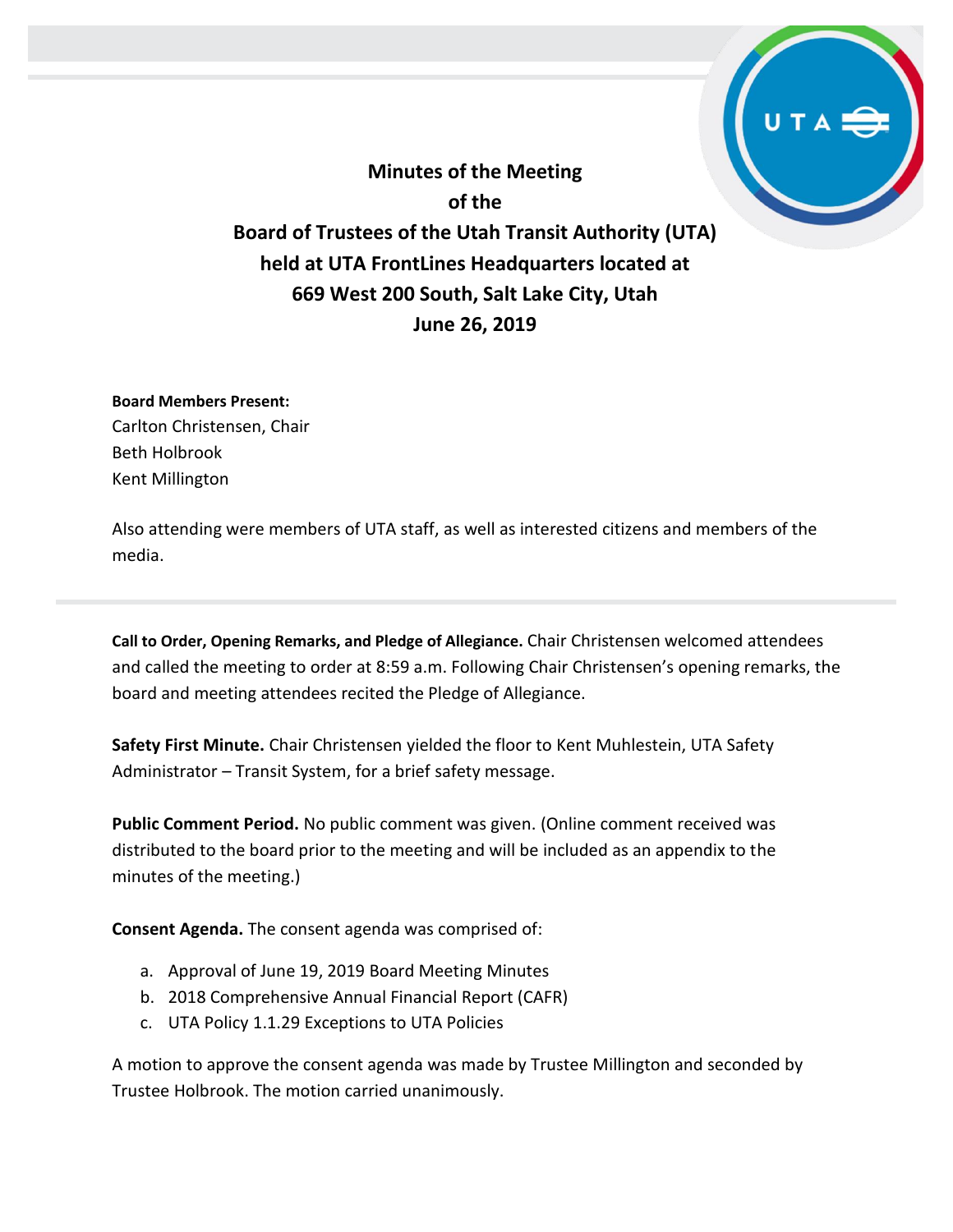**Agency Report.** Steve Meyer, UTA Interim Executive Director, spoke about UTA's receipt of an Innovative Coordinated Access and Mobility Pilot Program Grant from the Federal Transit Administration in the amount of \$700,125. UTA is partnering with Jacksonville Transit Authority in Florida and Community Health IT, which is a non-profit focused on providing access to healthcare services, on the grant. Discussion ensued. Questions on the possibility of integrating the grant with the state legislature appropriation for coordinated mobility and the length of time Jacksonville has been involved in coordinated mobility efforts were posed by the board and answered by Mr. Meyer.

**R2019-06-03 Resolution Establishing the Terms and Conditions of Employment for Executive Director Carolyn Gonot.** Chair Christensen asked Carolyn Gonot to introduce herself. Ms. Gonot expressed excitement about joining UTA and summarized her past transit experience. Discussion ensued during which the board expressed confidence in Ms. Gonot's abilities.

A motion to approve R2019-06-03 was made by Trustee Holbrook and seconded by Trustee Millington. The motion carried unanimously with aye votes from Trustee Holbrook, Trustee Millington, and Chair Christensen.

Chair Christensen declared a brief recess at 9:16 a.m.

The meeting resumed at 9:27 a.m.

**Financial Report – May 2019.** Troy Bingham, UTA Comptroller, was joined by Eddy Cumins, UTA Chief Operating Officer. Mr. Bingham reviewed the May 2019 Financial Report. He spoke about the monthly financial dashboard, sales tax collections, fare revenues, expense variance by mode, expense variance by type, fuel prices, and ridership.

Discussion ensued. Questions on sales tax, mobile ticketing costs, vanpool trends, Salt Lake Central bus wage overages, and ridership effects from the Main Street state of good repair project in Salt Lake City were posed by the board and answered by staff.

# **Contracts, Disbursements, and Grants.**

**Pre-Procurement: Dellner Coupler Parts Overhaul – Quarter/Half Life.** Mr. Cumins was joined by Kyle Stockley, UTA Manager of Vehicle Overhaul & Bus Support. Mr. Cumins summarized the procurement, which is intended for the acquisition of parts required for overhauling the Dellner couplers on 77 light rail vehicles. Discussion ensued. Questions on the anticipated timeline for the vehicle overhauls and competitiveness in the light rail parts market were posed by the board and answered by staff. Mr. Cumins clarified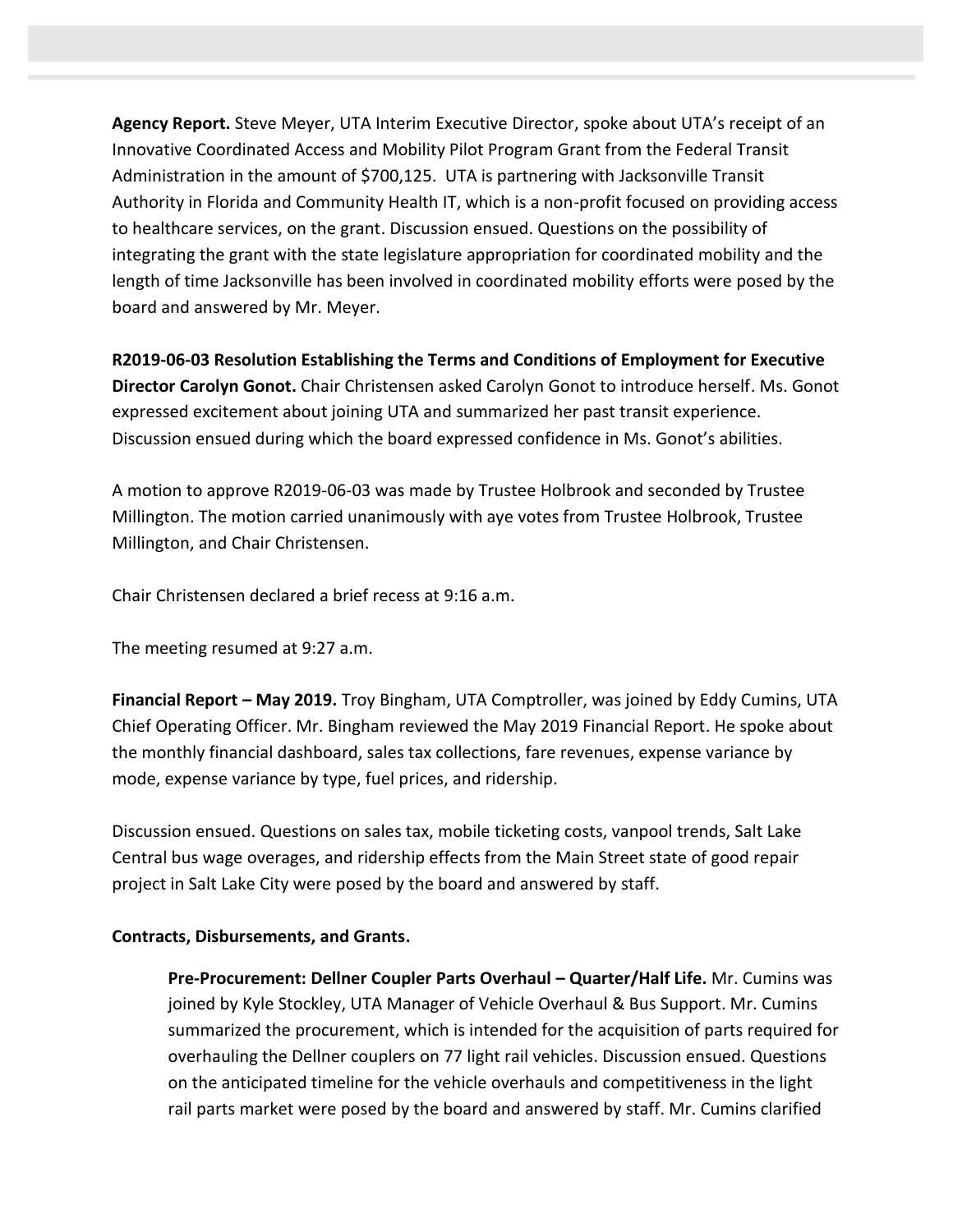that the vehicles are all the same age and that the procurement is for quarter life overhauls.

**Pre-Procurement: Pantograph Overhaul.** Mr. Cumins, UTA Chief Operating Officer, explained the procurement, which is intended for the acquisition of parts required for overhauling the pantographs on all the agency's light rail vehicles. Discussion ensued. Questions on volume discounts and vehicle overhaul program status were posed by the board and answered by staff.

# **Discussion Items.**

**Fare Discussion – Current Public Fares and Reduced Fare Agreement Rates.** Monica Morton, UTA Fares Director, delivered a presentation on fare pricing, base fare, discounts, free fare, special pricing, bulk pass programs, educational programs, corporate programs, and other programs. She also spoke about the cost of collection and ticket volume. Discussion ensued. Questions on express bus fares, free fares, fares available on the FAREPAY card, residential unit participation in pass programs, fare equity, credit card fees, percentage of revenue collected from different fare media, and alignment of UTA's different fare media collections with the transit industry were posed by the board and answered by Ms. Morton. Chair Christensen suggested performing an analysis and review on fare equity.

# **Other Business.**

**Next Meeting.** The next meeting of the board will be on Wednesday, July 10, 2019 at 9:00 a.m.

**Adjournment.** The meeting was adjourned at 10:21 a.m. by motion.

Transcribed by Cathie Griffiths Executive Assistant to the Board Chair Utah Transit Authority [cgriffiths@rideuta.com](mailto:cgriffiths@rideuta.com) 801.237.1945

*This document is not intended to serve as a full transcript as additional discussion may have taken place; please refer to the meeting materials, audio, or video located at <https://www.utah.gov/pmn/sitemap/notice/543143.html> for entire content.*

*This document along with the digital recording constitute the official minutes of this meeting.*